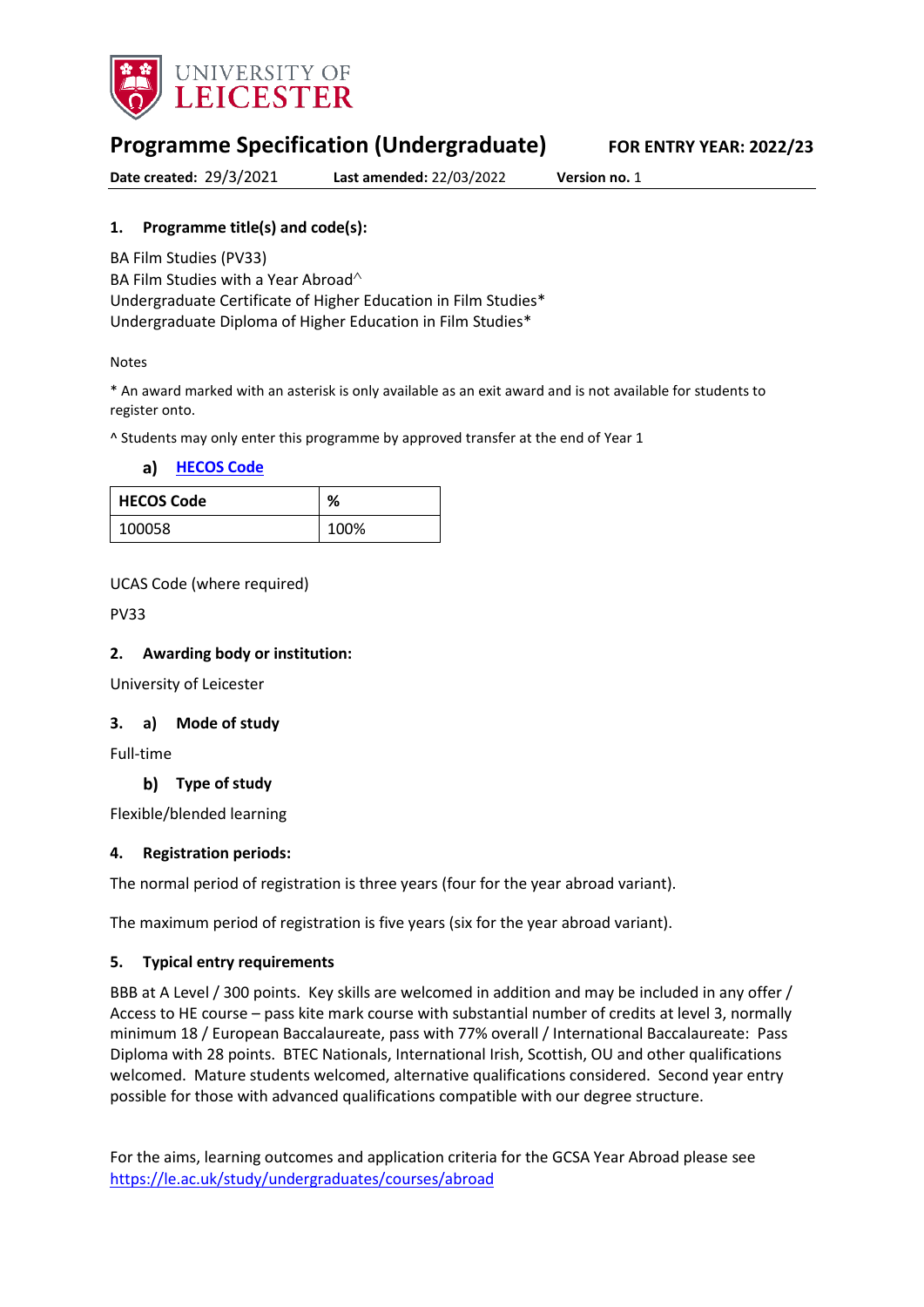## **6. Accreditation of Prior Learning**

Other than standard credit transfers where students have completed the first year of a comparable programme at another university (60% is the equivalency of standard whilst 120 APEL credits would be the standard transfer), it is not expected that there will be any exemptions for specific modules on the programme.

#### **7. Programme aims**

The programme aims to:

- provide a broad and detailed understanding of the theoretical framework in film and cultural study and make students familiar with the major developments in the history of the cinematic arts since its inception to present-day;
- provide an excellent foundation for a wide range of careers by equipping students with the knowledge and generic skills in preparation for employment in the film and visual arts worlds (cinema management, film distribution, museums, galleries, auction houses, arts administration), and in journalism, advertising, public relations and education;
- enable students to develop independent learning skills;
- promote flexibility of thought, encourage intellectual initiative and develop visual skills;
- stimulate intellectual development and develop powers of critical analysis, written communication skills and presentational skills;
- provide stimuli and the skills of research, analysis and presentation necessary for further study at postgraduate level where appropriate;
- provide opportunities to learn and understand the history of cinematic art in a research environment;

#### **For Year Abroad Students**

- to enable students to develop and broaden their learning experience in Film Studies by studying at a non-UK, European University;
- to enable students to develop their linguistic abilities, by attending lectures and classes and completing assessment in the native language of a non-UK, European University;
- to enable students to enrich their all-round educational and personal development by studying at a non-UK, European University.

### **8. Reference points used to inform the programme specification**

- [QAA Benchmarking Statement](http://www.qaa.ac.uk/en/Publications/Documents/SBS-Communication-Media-Film-and-Cultural-Studies-16.pdf)
- Framework for Higher Education Qualifications (FHEQ)
- UK Quality Code for Higher Education
- University Learnin[g Strategy](https://www2.le.ac.uk/offices/sas2/quality/learnteach)
- [University Assessment Strategy](https://www2.le.ac.uk/offices/sas2/quality/learnteach)
- University of Leicester Periodic Developmental Review Report
- External Examiners' reports (annual)
- United Nations Education for Sustainable Development Goals
- Student Destinations Data

### **9. Programme Outcomes**

Unless otherwise stated, programme outcomes apply to all awards specified in 1. Programme title(s).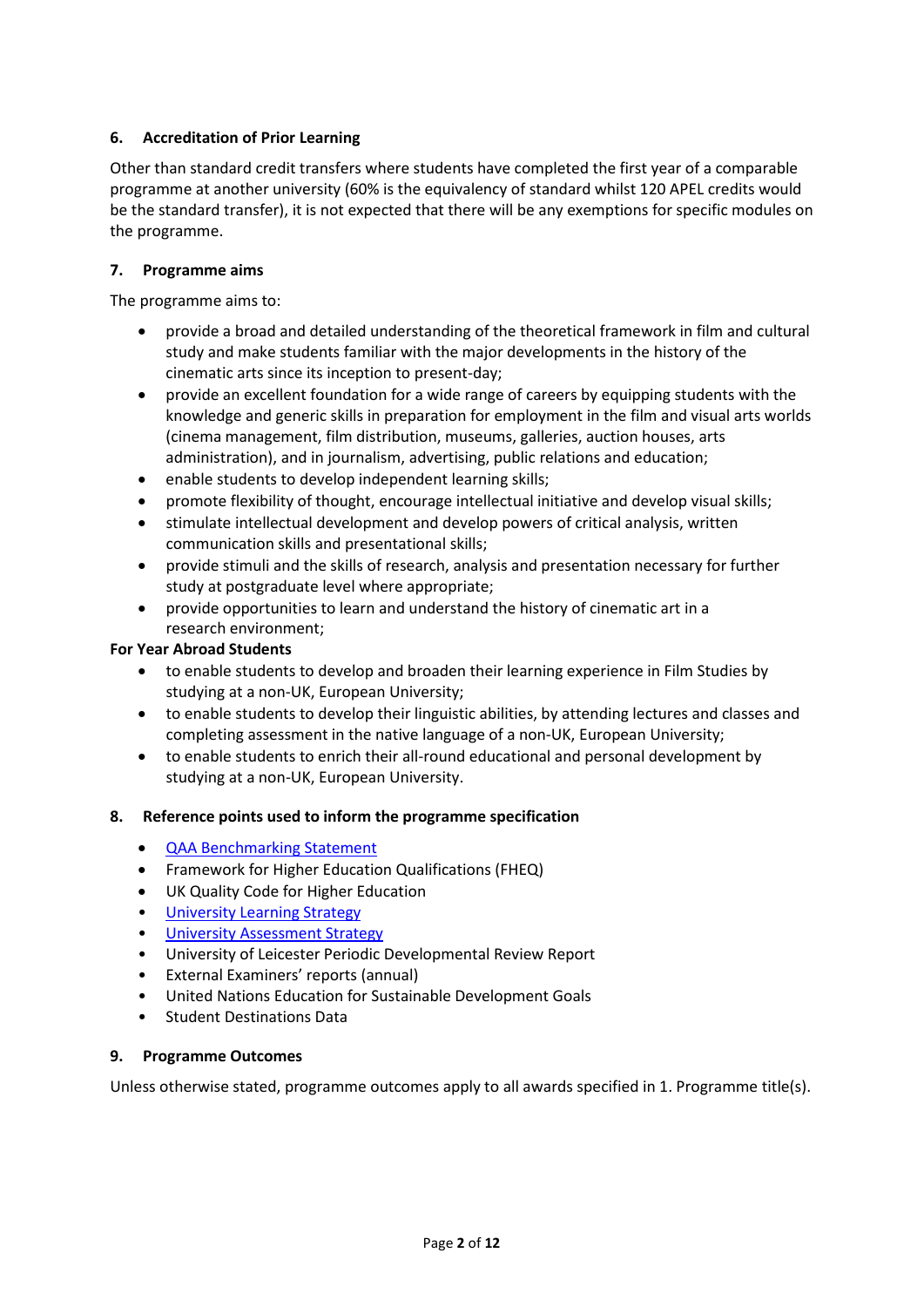# **Discipline specific knowledge and competencies**

## i) Mastery of an appropriate body of knowledge

| <b>Intended Learning</b><br><b>Outcomes</b>                                                                    | <b>Teaching and Learning Methods</b>                                                                                                                          | <b>How Demonstrated?</b>                                                                    |
|----------------------------------------------------------------------------------------------------------------|---------------------------------------------------------------------------------------------------------------------------------------------------------------|---------------------------------------------------------------------------------------------|
| Demonstrate mastery of an<br>appropriate body of cinematic<br>material from different periods<br>and cultures. | Lectures, screenings, seminars,<br>tutorials, directed reading,<br>independent research, viewing of<br>selected cinematic texts, resource-<br>based learning. | Essays, dissertation, seminar<br>presentations, contributions to<br>discussions, tutorials. |

# ii) Understanding and application of key concepts and techniques

| <b>Intended Learning</b><br><b>Outcomes</b>                                                                                                                                                                                              | <b>Teaching and Learning</b><br><b>Methods</b>                                                              | <b>How Demonstrated?</b>                                                                                                                                      |
|------------------------------------------------------------------------------------------------------------------------------------------------------------------------------------------------------------------------------------------|-------------------------------------------------------------------------------------------------------------|---------------------------------------------------------------------------------------------------------------------------------------------------------------|
| Demonstrate a broad<br>understanding of<br>transformations in media,<br>style and subject matter<br>in moving-image culture,<br>film theory and history.<br>Demonstrate a variety of<br>approaches to understanding,<br>constructing and | Lectures, screenings,<br>tutorials, seminars, directed<br>reading and viewing, and<br>independent research. | Essays, dissertation, seminar<br>presentations, sequence analysis, contributions to<br>seminars, independent research exercises, film<br>production exercise. |
| interpreting film and other<br>screen media texts.<br>Demonstrate an                                                                                                                                                                     |                                                                                                             |                                                                                                                                                               |
| understanding of different<br>approaches to film, including<br>aesthetic, technological,<br>institutional and economic<br>histories.                                                                                                     |                                                                                                             |                                                                                                                                                               |

#### iii) Critical analysis of key issues

| <b>Intended Learning</b><br><b>Outcomes</b>                                                                                                                                                | <b>Teaching and Learning Methods</b>                                                                                                 | <b>How Demonstrated?</b>                                                                                                                   |
|--------------------------------------------------------------------------------------------------------------------------------------------------------------------------------------------|--------------------------------------------------------------------------------------------------------------------------------------|--------------------------------------------------------------------------------------------------------------------------------------------|
| Demonstrate knowledge of a<br>range of theoretical approaches<br>relevant to the discipline.                                                                                               | Lectures, screenings, tutorials,<br>seminars, directed reading and<br>viewing, independent research,<br>including internet research. | Essays, dissertation, seminar<br>presentations, contributions to<br>seminars, independent research<br>exercises, film production exercise, |
| Be able to analyse the cultural<br>significance of various<br>cinematic and other screen<br>media texts through the<br>assessment of continuity and<br>change over extended time<br>spans. |                                                                                                                                      | book reviews, web-based projects.                                                                                                          |
| Reflect critically on the nature<br>of film studies as a discipline.<br>Be able to think relationally<br>between film and other visual<br>arts.                                            |                                                                                                                                      |                                                                                                                                            |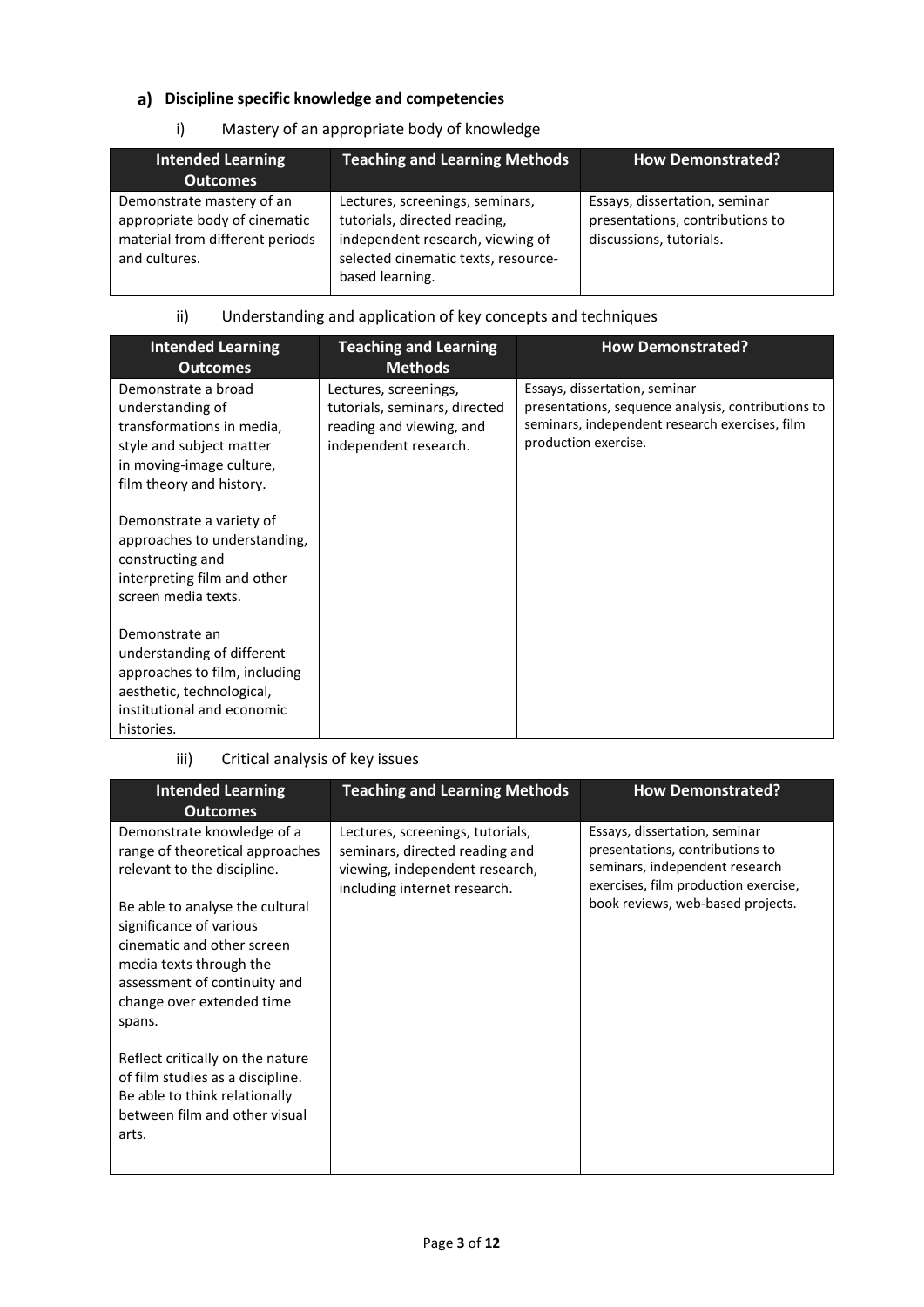## iv) Clear and concise presentation of material

| <b>Intended Learning</b><br><b>Outcomes</b>                                                                                                             | <b>Teaching and Learning Methods</b>                                                       | <b>How Demonstrated?</b>                                                                                         |
|---------------------------------------------------------------------------------------------------------------------------------------------------------|--------------------------------------------------------------------------------------------|------------------------------------------------------------------------------------------------------------------|
| Present on a variety of themes<br>in the context of film studies,<br>discuss issues and develop<br>arguments in a variety of<br>written and oral forms. | Tutorials, screenings, seminars,<br>directed reading and viewing,<br>independent research. | Essays, seminar presentations, film<br>reviews, abstracts, formative<br>assignment plans, web-based<br>projects. |

# v) Critical appraisal of evidence with appropriate insight

| <b>Intended Learning</b><br><b>Outcomes</b>                                                                                                                   | <b>Teaching and Learning Methods</b>                                      | <b>How Demonstrated?</b>                                                                                                                 |
|---------------------------------------------------------------------------------------------------------------------------------------------------------------|---------------------------------------------------------------------------|------------------------------------------------------------------------------------------------------------------------------------------|
| Develop and sustain arguments<br>using the range of theories<br>available to film studies.<br>formulating appropriate<br>questions and utilising<br>evidence. | Lectures, seminars, directed reading,<br>tutorials, independent research. | Essays, dissertation, seminar<br>presentations, contributions to<br>seminars, independent research<br>exercises, annotated bibliography. |
| Read, analyse and reflect<br>critically and contextually upon<br>cinematic texts and other<br>source material.                                                |                                                                           |                                                                                                                                          |

# vi) Other discipline specific competencies

| <b>Intended Learning</b><br><b>Outcomes</b>                                                               | <b>Teaching and Learning Methods</b>                                                                 | <b>How Demonstrated?</b>                                      |
|-----------------------------------------------------------------------------------------------------------|------------------------------------------------------------------------------------------------------|---------------------------------------------------------------|
| Design, research and present a<br>sustained and independently<br>conceived piece of writing on            | Research methodology classes,<br>independent research, screenings,<br>skills sessions and workshops. | Independent research projects, film<br>reviews, dissertation. |
| film studies issues.                                                                                      | Tutorials, seminars, directed reading                                                                | Essays, film reviews,<br>seminar presentations, tutorials,    |
| Ability to interpret audio-visual<br>imagery in its appropriate socio-<br>political and cultural content. | and viewing, independent research<br>and screenings.                                                 | contributions to discussions.                                 |
| Develop basic filmmaking skills<br>including planning, filming and<br>editing.                            |                                                                                                      |                                                               |

## **Transferable skills**

i) Oral communication

| <b>Intended Learning</b><br><b>Outcomes</b>                                                                   | <b>Teaching and Learning Methods</b> | <b>How Demonstrated?</b>                                             |
|---------------------------------------------------------------------------------------------------------------|--------------------------------------|----------------------------------------------------------------------|
| Demonstrate clarity, fluency<br>and coherence in all expression<br>of issues related to the study of<br>film. | Workshops, seminars, tutorials.      | Seminar presentations – including both<br>individual and group work. |
| Participate effectively in group<br>discussions related to film<br>analysis.                                  |                                      |                                                                      |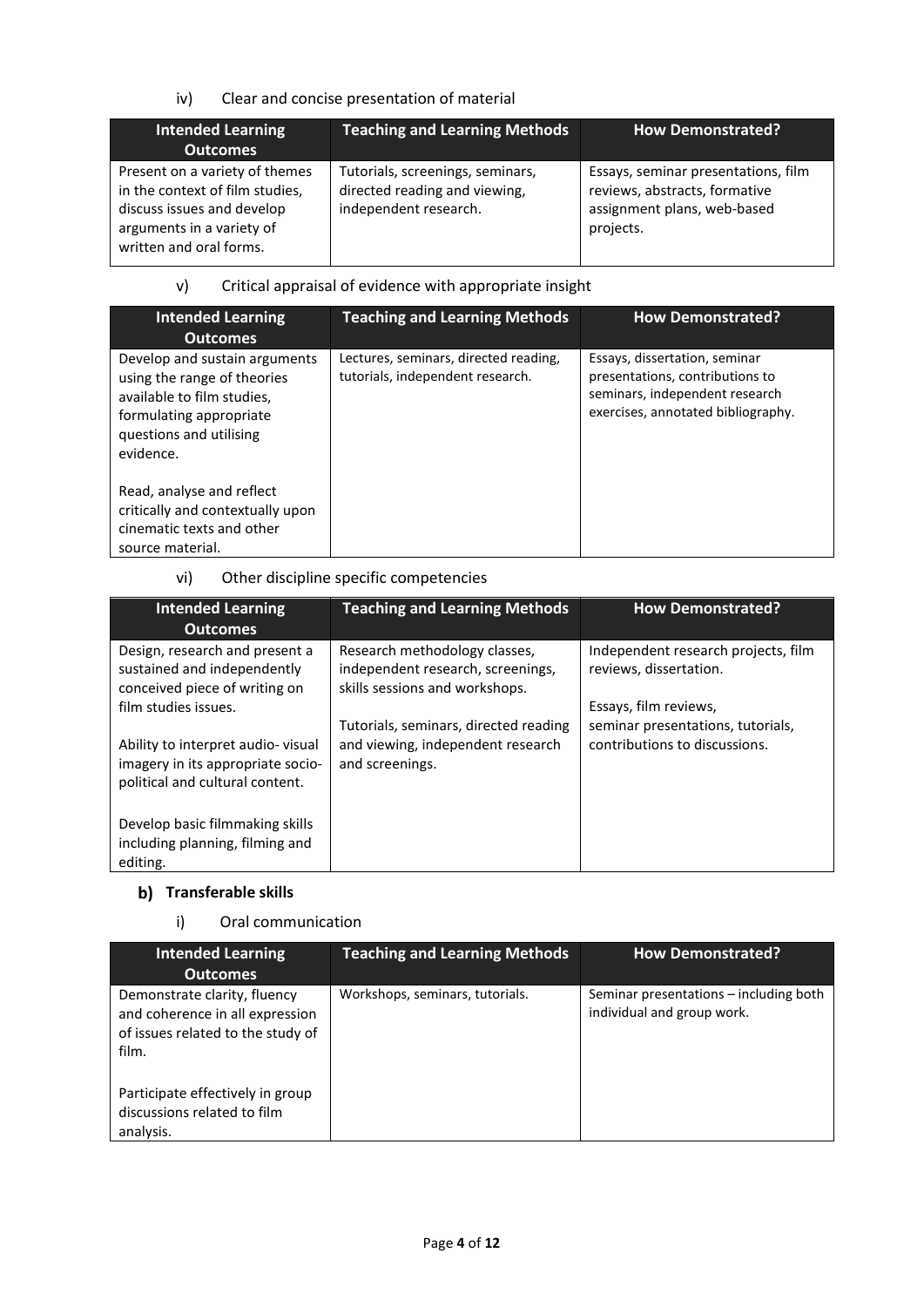## ii) Written communication

| Develop, sustain and<br>substantiate key arguments in<br>the range of film studies in a | Workshops, seminars, tutorials. | Essays, dissertation, annotated<br>bibliographies, book reviews, sequence<br>analysis, web-based exercises. |
|-----------------------------------------------------------------------------------------|---------------------------------|-------------------------------------------------------------------------------------------------------------|
| literary form.<br>Demonstrate clarity, fluency                                          |                                 |                                                                                                             |
| and coherence in written<br>expression of issues related to                             |                                 |                                                                                                             |
| the analysis of film.                                                                   |                                 |                                                                                                             |

# iii) Information technology

| <b>Intended Learning</b><br><b>Outcomes</b>                                                                                                                                                     | <b>Teaching and Learning Methods</b>                                                                                                                                                               | <b>How Demonstrated?</b>                                                                                    |
|-------------------------------------------------------------------------------------------------------------------------------------------------------------------------------------------------|----------------------------------------------------------------------------------------------------------------------------------------------------------------------------------------------------|-------------------------------------------------------------------------------------------------------------|
| Use IT to effectively support<br>their studies, including using IT<br>for filmographic, bibliographic<br>and archive searches, data<br>analysis and written/visual<br>presentation of evidence. | Induction programme and discipline<br>specific instruction. Year one<br>tutorials and workshops on web<br>design. Use of Blackboard VLE,<br>research assignments including IT<br>research element. | Essays, dissertations, independent<br>research projects. Group website and<br>individual web-based projects |
| Create an effective web page<br>for a film/art event.                                                                                                                                           |                                                                                                                                                                                                    |                                                                                                             |

#### iv) Numeracy

| <b>Intended Learning</b><br><b>Outcomes</b>                                     | <b>Teaching and Learning Methods</b>                                                                                                       | <b>How Demonstrated?</b>                                                   |
|---------------------------------------------------------------------------------|--------------------------------------------------------------------------------------------------------------------------------------------|----------------------------------------------------------------------------|
| Understanding issues of film<br>audiences, industry, financing<br>and business. | Seminars, tutorials discussing<br>audience figures and the cinematic<br>art as business in financial<br>terms. Business proposal tutorials | Essays, dissertation, independent<br>research projects.<br>Event proposal. |
| Ability to compose an event<br>budget.                                          | and workshop.                                                                                                                              |                                                                            |

## v) Team working

| <b>Intended Learning</b><br><b>Outcomes</b>                                                                       | <b>Teaching and Learning Methods</b>                                                 | <b>How Demonstrated?</b>                                                 |
|-------------------------------------------------------------------------------------------------------------------|--------------------------------------------------------------------------------------|--------------------------------------------------------------------------|
| Ability to work in groups and to<br>develop skills in group<br>management, leadership and<br>peer responsibility. | Seminars, practical exercises<br>- e.g. Film Production and Film and<br>Art modules. | Group presentations.<br>Mock film and art event proposal and<br>website. |
| Work as a team to devise an<br>event proposal and design a<br>website.                                            |                                                                                      | Video project.                                                           |
| Students work in a small group<br>to produce a short video.                                                       |                                                                                      |                                                                          |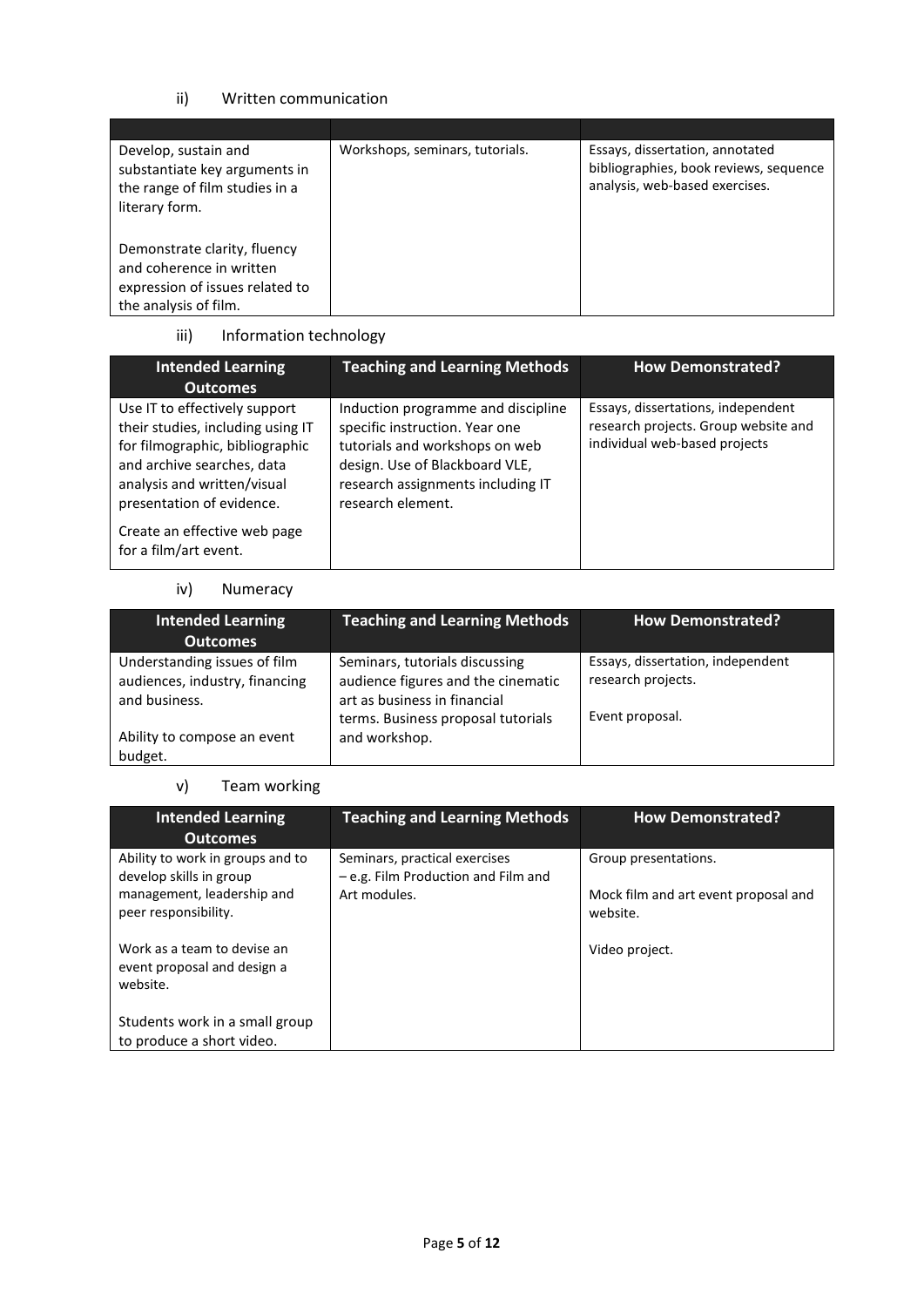## vi) Problem solving

| <b>Intended Learning</b><br><b>Outcomes</b>                                                                                     | <b>Teaching and Learning Methods</b>                                                              | <b>How Demonstrated?</b>                  |
|---------------------------------------------------------------------------------------------------------------------------------|---------------------------------------------------------------------------------------------------|-------------------------------------------|
| Identify and address problems<br>in the range of film studies<br>employing contemporary<br>sources and secondary<br>literature. | Tutorials, seminars, directed<br>reading, independent research, skills<br>sessions and workshops. | Essays, independent research<br>projects. |

vii) Information handling

| Gather and deploy evidence<br>and data to find, retrieve, sort<br>and exchange information. | Tutorials, seminars, directed<br>reading, independent research, skills<br>sessions and workshops. | Essays, independent research<br>projects. |
|---------------------------------------------------------------------------------------------|---------------------------------------------------------------------------------------------------|-------------------------------------------|
| Identify and discuss processes<br>of film production,<br>consumption and reception.         |                                                                                                   |                                           |

viii) Skills for lifelong learning

| <b>Intended Learning</b><br><b>Outcomes</b>                                                                                                                                                              | <b>Teaching and Learning Methods</b>                                                                 | <b>How Demonstrated?</b>                                    |
|----------------------------------------------------------------------------------------------------------------------------------------------------------------------------------------------------------|------------------------------------------------------------------------------------------------------|-------------------------------------------------------------|
| Demonstrate intellectual<br>independence through the<br>setting of research tasks and<br>solving problems related to film<br>studies.                                                                    | Tutorials, seminars, directed<br>reading, independent research,<br>including online research skills. | Demonstrated throughout the<br>programme in all components. |
| Demonstrate visual and critical<br>awareness, deliver powerful<br>and well-illustrated<br>presentations, demonstrate<br>computer skills, prioritise and<br>organise tasks, work together<br>with others. |                                                                                                      |                                                             |
| Prepare for personal education<br>and career development.                                                                                                                                                |                                                                                                      |                                                             |

### **10. Progression points**

This programme follows the standard Scheme of Progression set out in **Senate Regulations** - see the version of Senate Regulation 5 governing undergraduate programmes relevant to the year of entry.

In cases where a student has failed to meet a requirement to progress he or she will be required to withdraw from the course.

## **Course transfers**

n/a

### **11. Criteria for award and classification**

This programme follows the standard scheme of undergraduate award and classification set out in [Senate Regulations](http://www.le.ac.uk/senate-regulations) – see the version of *Senate Regulation 5 governing undergraduate programmes* relevant to the year of entry.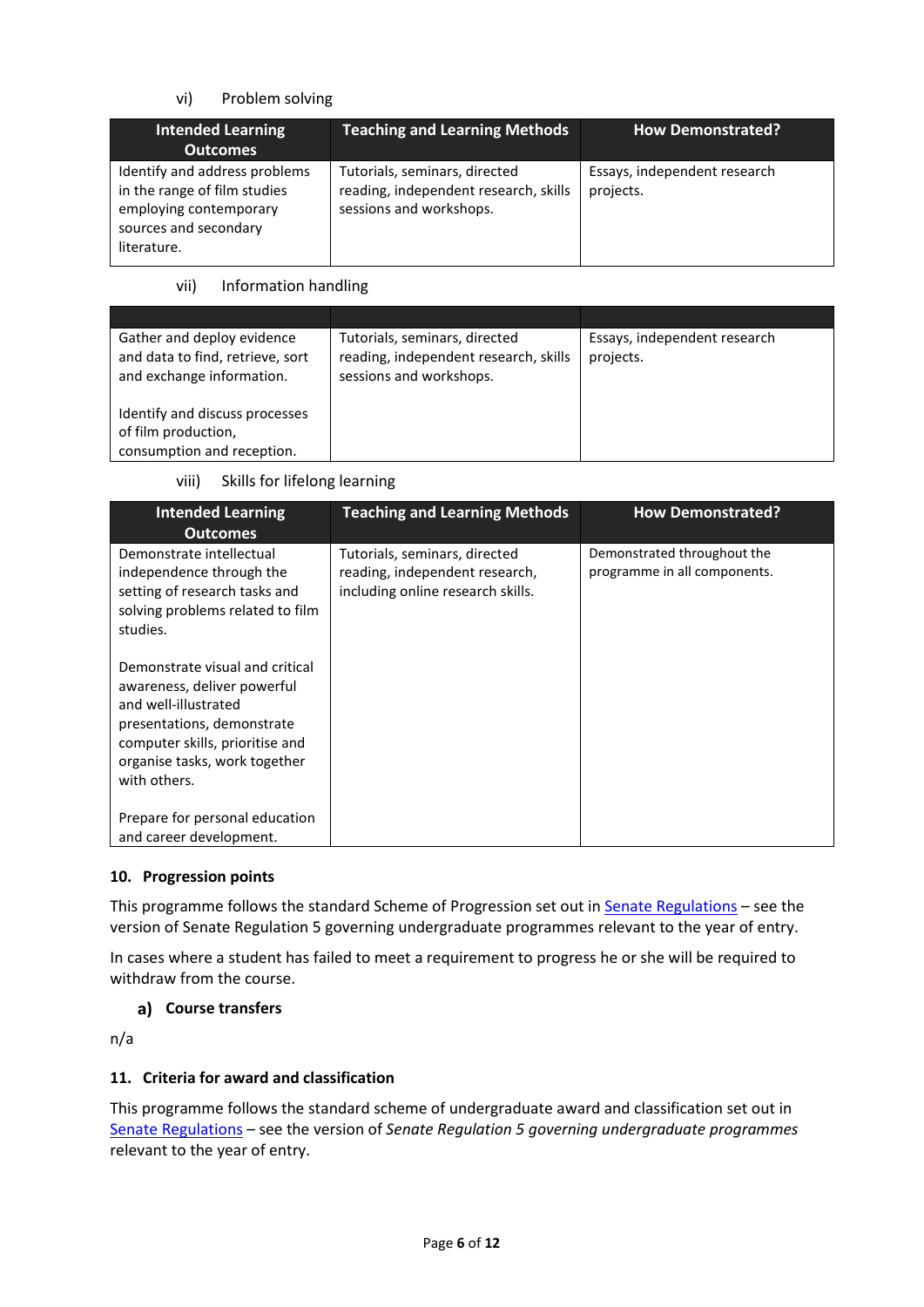#### **12. Special features**

- This is the one of the only a few film programmes in the UK that benefit from the close collaboration with History of Art colleagues and their teaching and research expertise.
- The programme also benefits from being based in the School of Arts, allowing for collaboration with colleagues in English and Modern Languages.
- Opportunities to learn and understand theoretical and historical aspects of the cinematic art in a thriving research environment.
- An introductory course in film production, which provides the elements of basic literacy for those who decide to pursue careers in filmmaking.
- The possibility, after satisfactory completion of the first year, to transfer to the BA Film Studies (European Union), a four year degree course, which entails a year's study abroad.

#### **13. Indications of programme quality**

The programme has received consistently positive reports from external examiners. In her 2015/16 report, our external examiner wrote that the 'Film programme, which I had pleasure to assess for four years, is well designed, offering a wide range of modules and a clear progression from the second to third year.'

#### **14. External Examiner(s) reports**

The details of the External Examiner(s) for this programme and the most recent External Examiners' reports for this programme can be found at [exampapers@Leicester](https://exampapers.le.ac.uk/) [log-in required]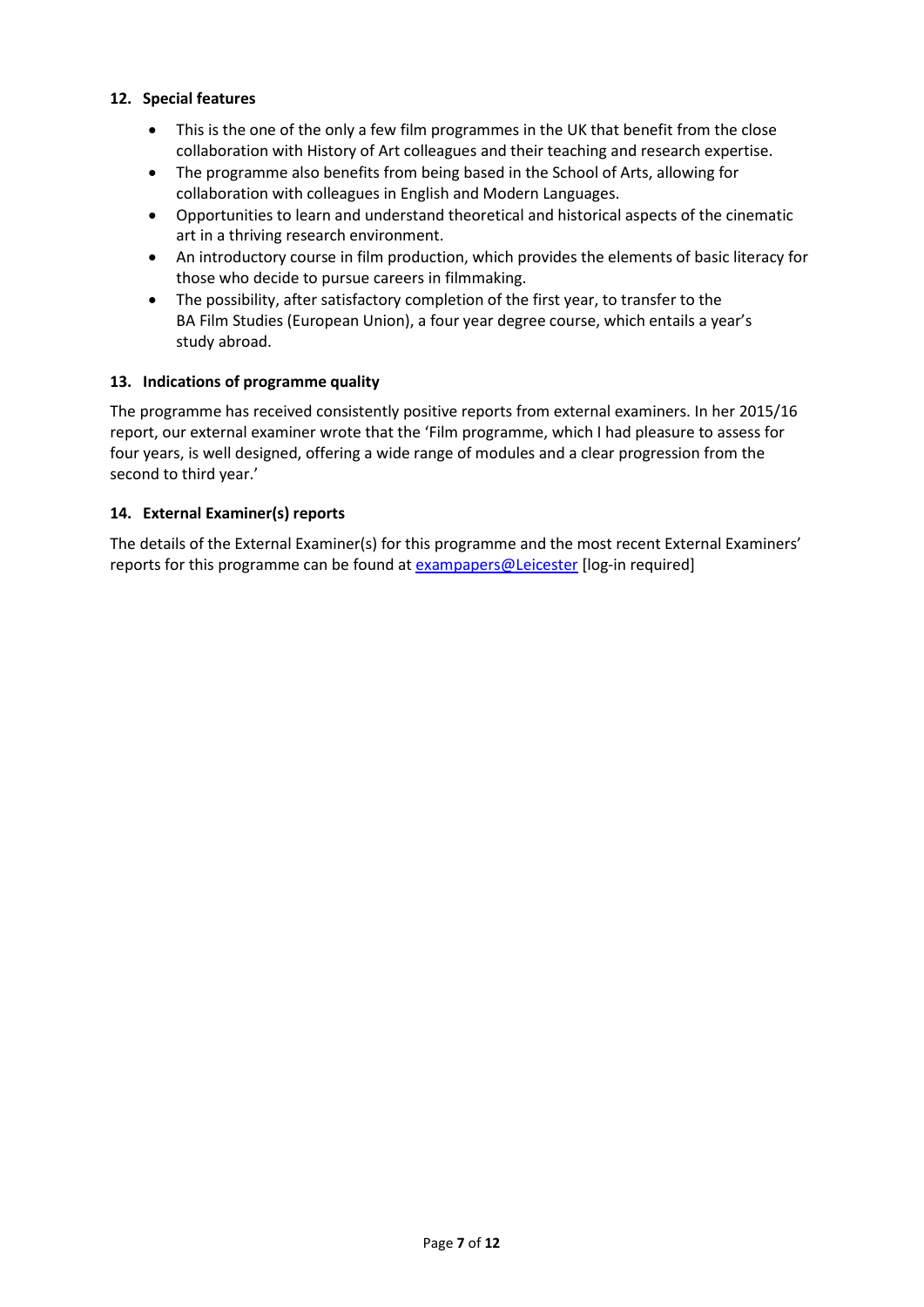

# **Programme Specification (Undergraduate) FOR ENTRY YEAR: 2022/23**

**Date created:** 29/3/2021 **Last amended:** 22/03/2022 **Version no.** 1

**Appendix 1: Programme structure (programme regulations)**

#### **Updates to the programme**

| Academic year affected | <b>Module Code(s)</b>  | Update                                           |
|------------------------|------------------------|--------------------------------------------------|
| 2023/24                | HA2434                 | Replaced HA2334 with HA2434 - 15 credits - Sem 1 |
| 2023/24                | HA2030                 | Replaced HA2330 with HA2030 - 15 credits - Sem 2 |
| 2023/24                | HA2429                 | Module credits changed from 15 to 30             |
| 2023/24                | HA2114                 | Core module removed                              |
| 2023/24                | HA2433                 | Modules credits changed from 15 to 30            |
| 2023/24                | HA2227                 | New core module                                  |
| 2023/24                | EN2060                 | New core module replacing HA2060                 |
| 2024/25                | HA3433, HA3464, HA3465 | Optional modules removed                         |
| 2024/25                | HA3401                 | Module credits changed from 45 to 60             |
| 2024/25                | EN3035, HA3040         | New optional modules                             |

The University regularly reviews its programmes and modules to ensure that they reflect the current status of the discipline and offer the best learning experience to students. On occasion, it may be necessary to alter particular aspects of a course or module.

BA Film Studies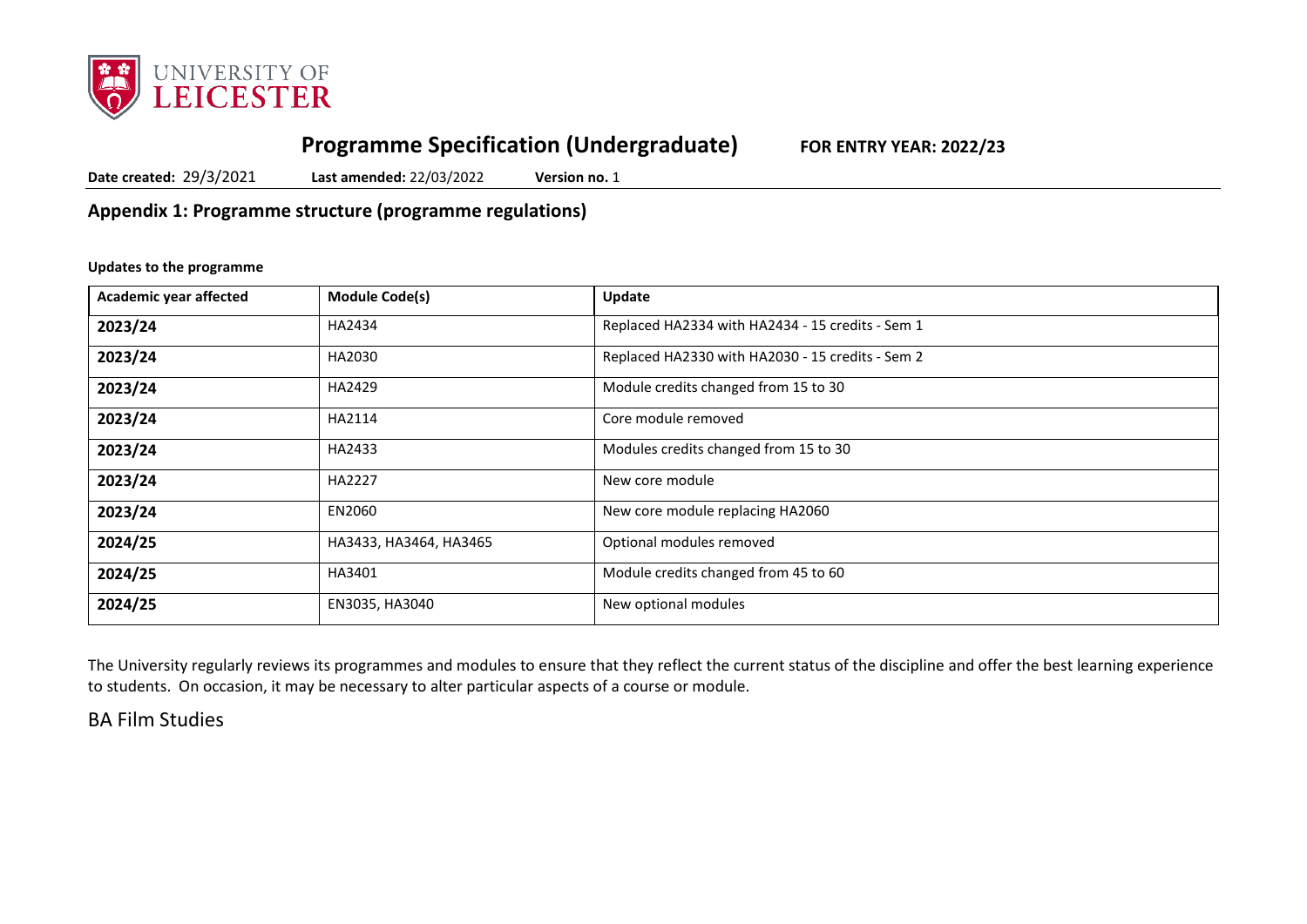# Level 4/Year 1 2022/23

# **Credit breakdown**

| <b>Status</b> | <b>Year long</b> | Semester 1 | Semester 2 |
|---------------|------------------|------------|------------|
| Core          | n/a              | 60 credits | 60 credits |
| Optional      | n/a              | n/a        | n/a        |

120 credits in total

# Core modules

| Delivery period  | Code   | <b>Title</b>                                   | <b>Credits</b> |
|------------------|--------|------------------------------------------------|----------------|
| Sem 1            | HA1307 | <b>Reading Film</b>                            | 30 credits     |
| Sem 1            | HA1201 | Introduction to Film History                   | 15 credits     |
| Sem 1            | HA1005 | <b>Reading Television</b>                      | 15 credits     |
| Sem <sub>2</sub> | HA1324 | American Film and Visual Culture               | 30 credits     |
| Sem <sub>2</sub> | HA1115 | Film and Art: Academic Study and the Workplace | 15 credits     |
| Sem <sub>2</sub> | HA1202 | Introduction to Film History II                | 15 credits     |

## **Notes**

n/a

# **Level 5/Year 2 2023/24**

Credit breakdown

| <b>Status</b> | <b>Year long</b> | Semester 1 | Semester 2 |
|---------------|------------------|------------|------------|
| Core          | n/a              | 60 credits | 60 credits |
| Optional      | n/a              | n/a        | n/a        |

120 credits in total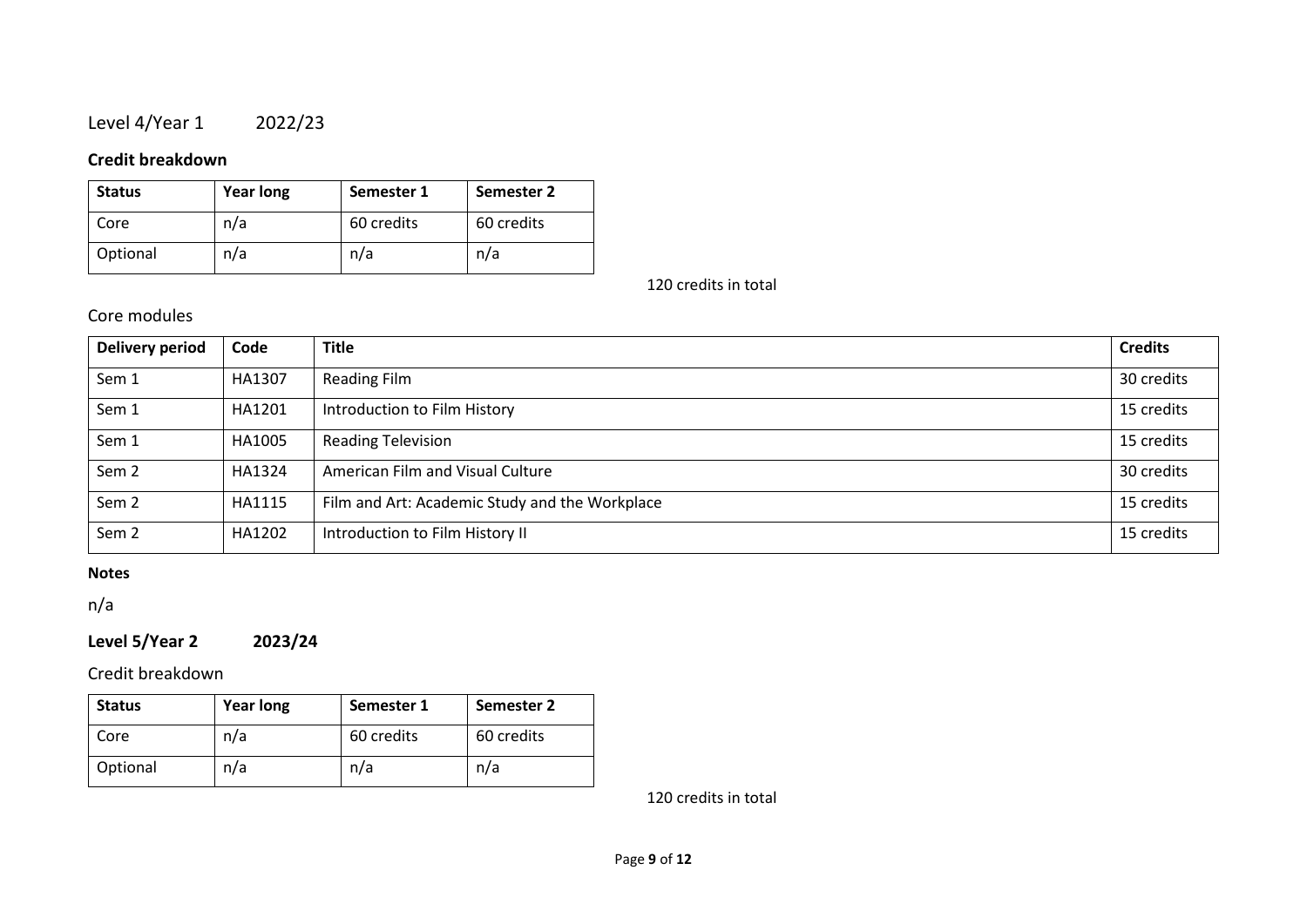# Core modules

| <b>Delivery period</b> | Code   | <b>Title</b>                    | <b>Credits</b> |
|------------------------|--------|---------------------------------|----------------|
| Sem <sub>2</sub>       | HA2030 | Researching World Cinema        | 15 credits     |
| Sem 1                  | HA2429 | Film Production                 | 30 credits     |
| Sem 1                  | HA2434 | Documentary Film and Television | 15 credits     |
| Sem <sub>2</sub>       | HA2433 | Film, Reception and Consumption | 30 credits     |
| Sem 1                  | EN2060 | <b>Critical Perspectives 1</b>  | 15 credits     |
| Sem <sub>2</sub>       | HA2227 | Independent Research Project    | 15 credits     |

#### **Notes**

n/a

# **Level 6/Year 3 2024/25**

Credit breakdown

| <b>Status</b> | <b>Year long</b> | Semester 1 | Semester 2 |
|---------------|------------------|------------|------------|
| Core          | n/a              | 30 credits | 30 credits |
| Optional      | n/a              | 30 credits | 30 credits |

120 credits in total

# Core modules

| Delivery period  | Code   | <b>Title</b>              | <b>Credits</b> |
|------------------|--------|---------------------------|----------------|
| Sem 1            | HA3401 | Film Studies Dissertation | 30 credits     |
| Sem <sub>2</sub> | HA3401 | Film Studies Dissertation | 30 credits     |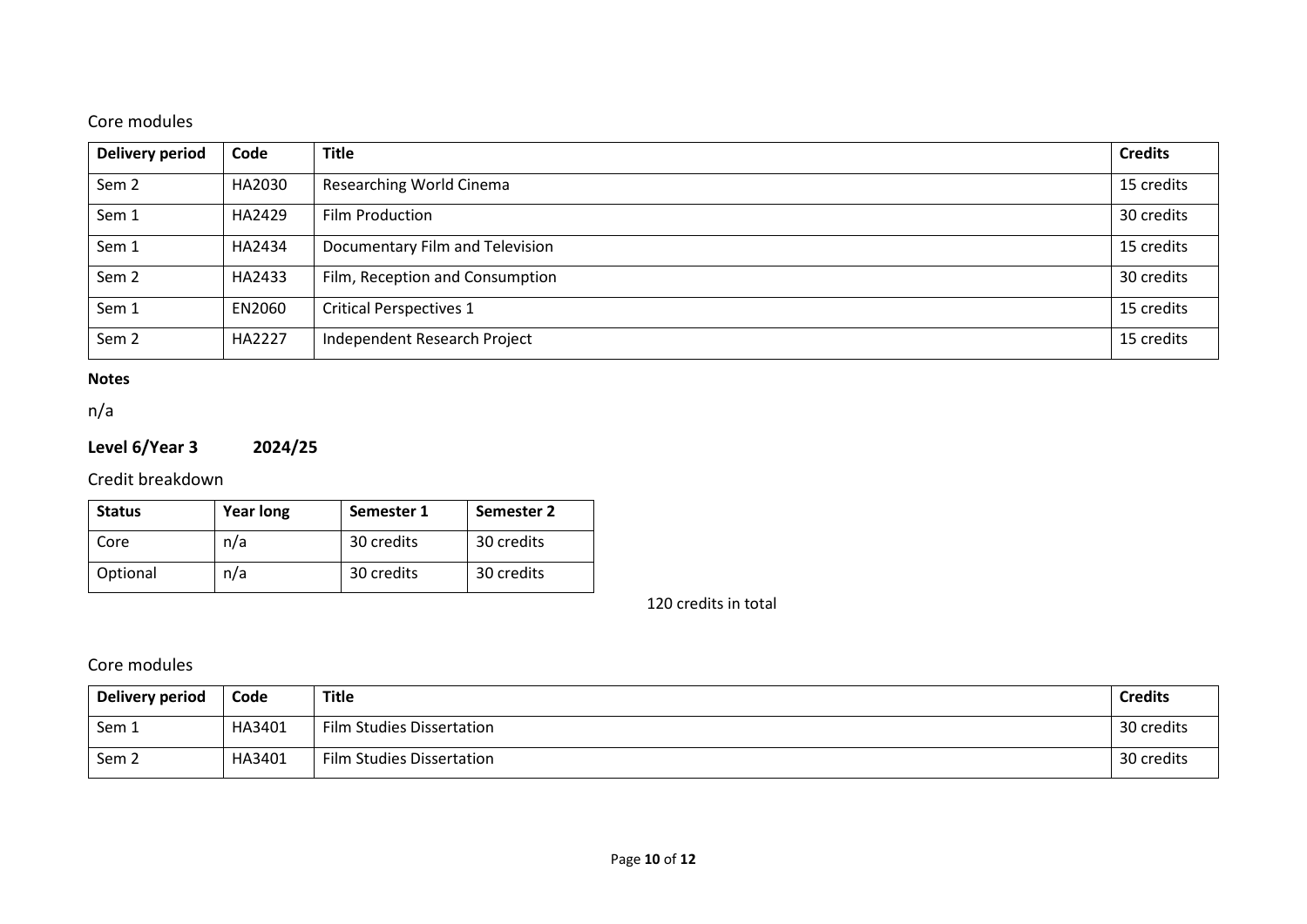# **Notes**

# n/a

## Option modules

| <b>Delivery period</b> | Code   | <b>Title</b>                                                | <b>Credits</b> |
|------------------------|--------|-------------------------------------------------------------|----------------|
| Sem 1                  | HA3427 | New Chinese Cinemas                                         | 15 credits     |
| Sem 1                  | HA3432 | Contemporary Hollywood                                      | 15 credits     |
| Sem 1                  | HA3438 | Hitchcock and Film History                                  | 15 credits     |
| Sem 1                  | HA3447 | Contemporary European Cinema                                | 15 credits     |
| Sem <sub>2</sub>       | IT3139 | Postwar Italian Cinema                                      | 15 credits     |
| Sem <sub>2</sub>       | SP3140 | Cinematic Representations of Latin America                  | 15 credits     |
| Sem <sub>2</sub>       | EN3035 | Weird Fiction/Weird Film                                    | 15 credits     |
| Sem 1                  | FR3140 | Norms and Margins in French Cinema                          | 15 credits     |
| Sem <sub>2</sub>       | HA3030 | Women in Cinema                                             | 15 credits     |
| Sem <sub>2</sub>       | HA3040 | Containment and Resistance in 1950s and 1960s American Film | 15 credits     |
| Sem <sub>2</sub>       | HA3436 | Stardom and Identities in Chinese and American Cinemas      | 15 credits     |
| Sem <sub>2</sub>       | HA3439 | Film and Art Journalism                                     | 15 credits     |
| Sem <sub>2</sub>       | HA3475 | Post-war British Popular Culture                            | 15 credits     |
| Sem 1                  | SP3145 | The Cinema of Luis Buñuel                                   | 15 credits     |

## **Notes**

Students will take two options in Semester 1 and two options in Semester 2.